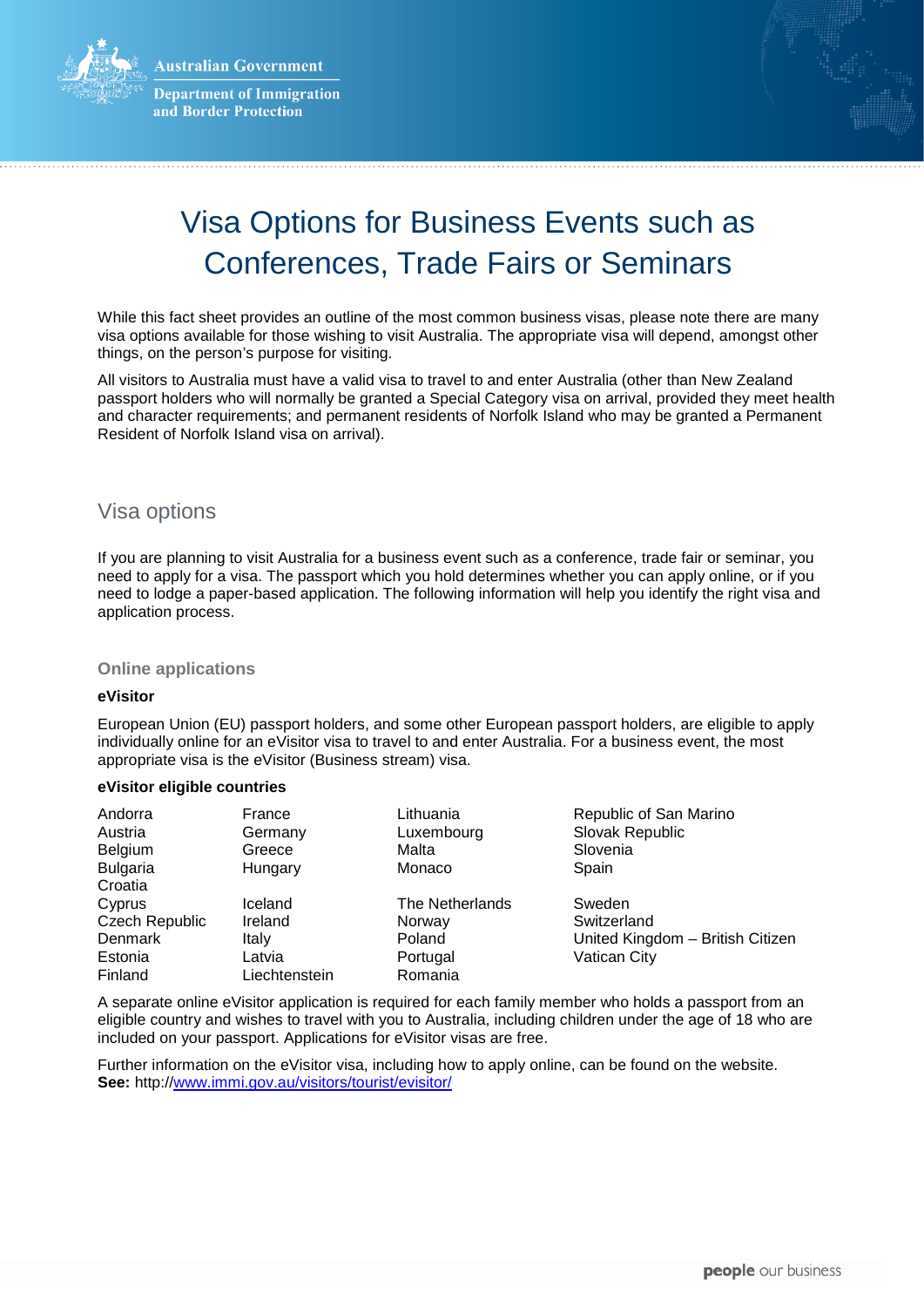# **Electronic Travel Authority (ETA)**

Passport holders from a number of countries are also eligible to apply for an Electronic Travel Authority (ETA) (Subclass 601) to travel to and enter Australia. If you are coming to Australia for a business event, the most appropriate ETA is the ETA (Business Stream) (Subclass 601).

### **ETA eligible countries**

If you are a passport holder from the following countries, you can apply for an ETA through a travel agent, airline, specialist service provider or Australian visa office outside Australia:

| Andorra                  | Malaysia                                     |
|--------------------------|----------------------------------------------|
| Austria                  | Malta                                        |
| Belgium                  | Monaco                                       |
| <b>Brunei Darussalam</b> | The Netherlands                              |
| Canada                   | Norway                                       |
| Denmark                  | Portugal                                     |
| Finland                  | Republic of San Marino                       |
| France                   | Singapore                                    |
| Germany                  | South Korea                                  |
| Greece                   | Spain                                        |
| Hong Kong (SAR)*         | Sweden                                       |
| Iceland                  | Switzerland                                  |
| Ireland                  | Taiwan**                                     |
| Italy                    | United Kingdom - British Citizen             |
| Japan                    | United Kingdom - British National (Overseas) |
| Liechtenstein            | United States of America                     |
| Luxembourg               | Vatican City                                 |

\* A Hong Kong Document of Identity (HKDI) cannot be used to apply for an ETA. If you are a resident of Hong Kong, you will need a citizen passport to apply for this visa.

\*\* Holders of Taiwan passports in Taiwan can apply through an approved ETA travel agent in Taiwan. If you have a Taiwan passport and you are applying from outside Taiwan, you should approach your closest Australian visa office.

Travel agencies, airlines or specialist service providers could choose to charge a fee to arrange an ETA on your behalf.

If you are a passport holder from the following countries you can also apply for an ETA online through the ETA website.

**See:** http:/[/www.eta.immi.gov.au/](http://www.eta.immi.gov.au/)

| Brunei Darussalam                           | Malaysia                 |
|---------------------------------------------|--------------------------|
| Canada                                      | Singapore                |
| Hong Kong (Special Administrative Region) * | South Korea              |
| Japan                                       | United States of America |

There is no visa application charge for ETA applications lodged online but a service fee of \$AUD20 is charged for use of the ETA website.

If your family members hold a passport from an ETA eligible country and want to travel with you to Australia they must apply for their own ETA. This includes your children under the age of 18 who are included on your passport.

Further information on the ETA can be found on the website. **See:** http:/[/www.eta.immi.gov.au/](http://www.eta.immi.gov.au/)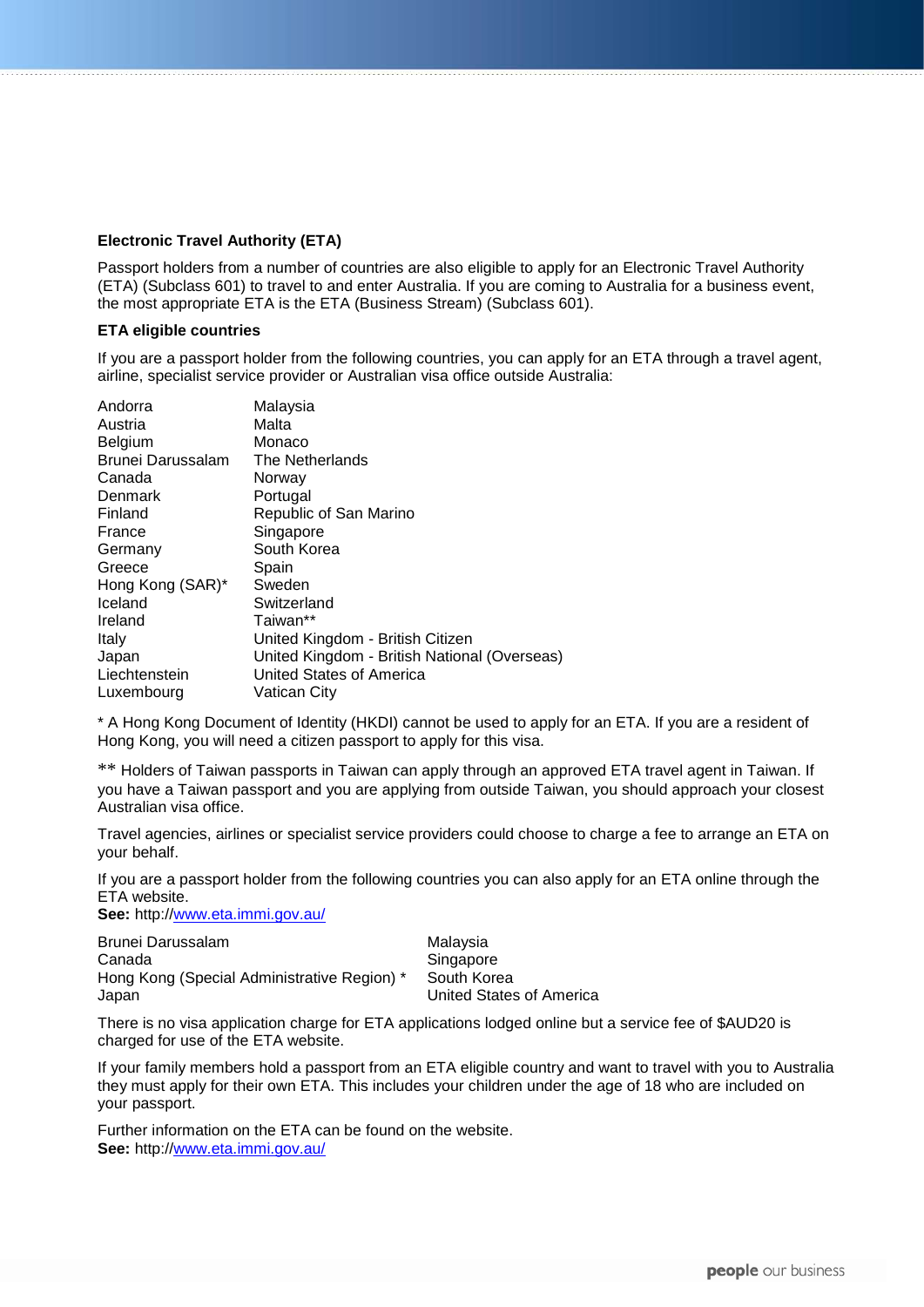**Visitor visa (Subclass 600) - Business Visitor stream**

Passport holders not eligible for an eVisitor or an ETA can apply for the Visitor visa (Subclass 600) in the Business Visitor stream.

o Passport holders from a number of countries are eligible to apply online.

 **See:** http://[www.immi.gov.au/e\\_visa/600.htm](http://www.immi.gov.au/e_visa/600.htm)

o If you are not eligible to apply online, you should use Form 1415 Application for a Visitor visa – Business visitor stream

**See:** http:/[/www.immi.gov.au/allforms/pdf/1415.pdf](http://www.immi.gov.au/allforms/pdf/1415.pdf)

o To obtain the application document checklist for a Visitor visa (Subclass 600) Business Visitor stream

**See:** http:/[/www.immi.gov.au/visas/visitor/\\_pdf/600-document-checklist.pdf](http://www.immi.gov.au/visas/visitor/_pdf/600-document-checklist.pdf)

o To find the nearest Australian visa office to your current place of residence. **See:** http:/[/www.immi.gov.au/contacts/overseas/index.htm](http://www.immi.gov.au/contacts/overseas/index.htm)

More information on this visa is available on the website. **See:** http:/[/www.immi.gov.au/visas/visitor/600/applicants.htm](http://www.immi.gov.au/visas/visitor/600/applicants.htm)

**Note: If you are being paid by an organisation in Australia for your participation in a conference, trade fair or seminar you should apply for the Temporary Work (Short Stay Activity) visa (Subclass 400) (see information below).** 

# **If you are an exhibitor at a trade fair and you are selling your goods or services directly to the general public you will need to apply for the Temporary Work (Short Stay Activity) visa (Subclass 400).**

Each family member who holds a passport and wants to travel with you to Australia must apply for their own application. This includes children under the age of 18 who are included on your passport. The most appropriate visa for accompanying family members is the Visitor visa (Subclass 600) in the Tourist stream.

Further information on the Visitor (Tourist Stream) can be found on the website.

**See:** http:/[/www.immi.gov.au/visas/visitor/600/applicants.htm](http://www.immi.gov.au/visas/visitor/600/applicants.htm)

# **Temporary Work (Short Stay Activity) visa (Subclass 400)**

If you are entering Australia to participate in a conference, trade fair or seminar and you are being paid by an Australian organisation for your involvement you should apply for the Temporary Work (Short Stay Activity) (Subclass 400) visa. This visa may be granted for up to three months if the department agrees you need to stay for that time. The stay period granted starts from your first entry into Australia. You must arrive in Australia within three months from the date the visa is granted.

o Passport holders from a number of countries are eligible to apply online.

**See**: http://www.immi.gov.au/Visas/Pages/400.aspx

If you are not eligible to apply online, you should use Form 1400 *Application for a Temporary Work (Short Stay Activity) visa*.

**See:** http://www.immi.gov.au/allforms/pdf/1400.pdf

o To obtain the application document checklist for a Temporary Work (Short Stay Activity) visa (Subclass 400).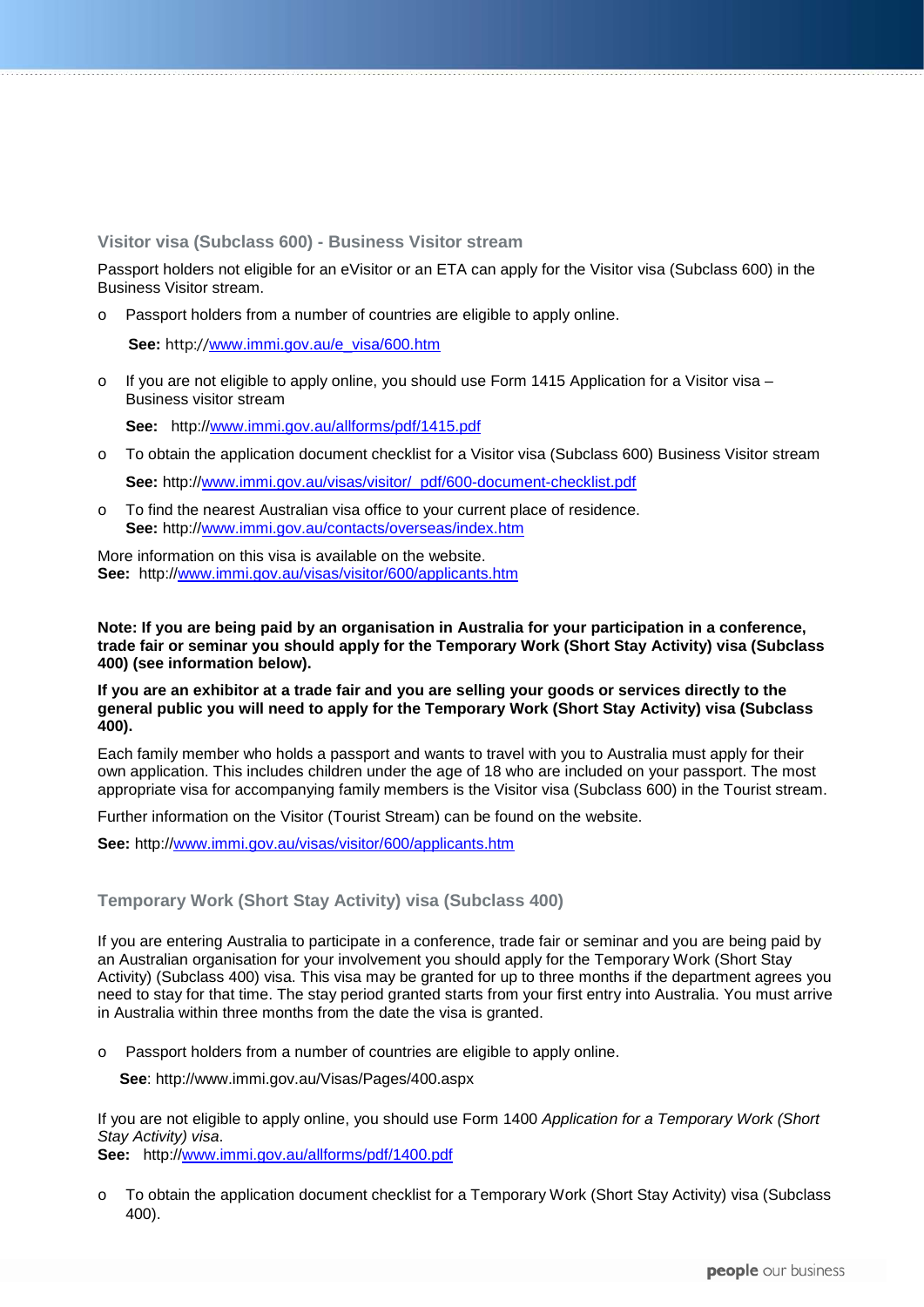**See:** http://www.immi.gov.au/visas/temporary-visa/\_pdf/400-document-checklist.pdf

o To find the nearest Australian visa office to your current place of residence. **See:** http://www.immi.gov.au/Help/Locations/Pages/default.aspx

More information on this visa is available on the website. **See:** http://www.immi.gov.au/Visas/Pages/400.aspx

This visa application can also include family members wanting to travel with you to Australia such as your spouse or dependent children. An additional application charge may need to be paid for each additional visa applicant included in the visa application.

# Things to consider before lodging an application

### **Health and character requirements**

All visa applicants must be assessed against Australia's health and character requirements. These requirements are designed to protect the safety and security of the Australian community.

### **Health requirements**

As part of the visa application process you may be required to undertake a medical examination, chest x-ray and/or other health checks.

The department will advise you of the applicable health checks (if any), based on your individual circumstances.

Information on which health checks may apply to you is available on the website. **See:** http:/[/www.immi.gov.au/allforms/pdf/1163i.pdf](http://www.immi.gov.au/allforms/pdf/1163i.pdf.) 

# **Character requirements**

As part of the visa application assessment process the onus is on you to satisfy the character requirements set out in Section 501 of the *Migration Act 1958.* Further information on the character requirement is available on the Department of Immigration and Border Protection's website.

**See:** http:/[/www.immi.gov.au/media/fact-sheets/79character.htm](http://www.immi.gov.au/media/fact-sheets/79character.htm)

If you are unsure whether you satisfy the character requirement because of prior criminal convictions you should lodge a paper-based application at the Australian visa office nearest to your current place of residence, at least four months prior to the event start date.

Contact information for Australian visa offices is available on the website. **See:** http:/[/www.immi.gov.au/contacts/overseas/index.htm](http://www.immi.gov.au/contacts/overseas/index.htm)

### **Travel sanctions**

For information on countries subject to travel sanctions, please refer to the Department of Foreign Affairs and Trade's website. Nationals of these countries may not be permitted to travel to and enter Australia. **See:** http:/[/www.dfat.gov.au/un/unsc\\_sanctions/index.html](http://www.dfat.gov.au/un/unsc_sanctions/index.html)